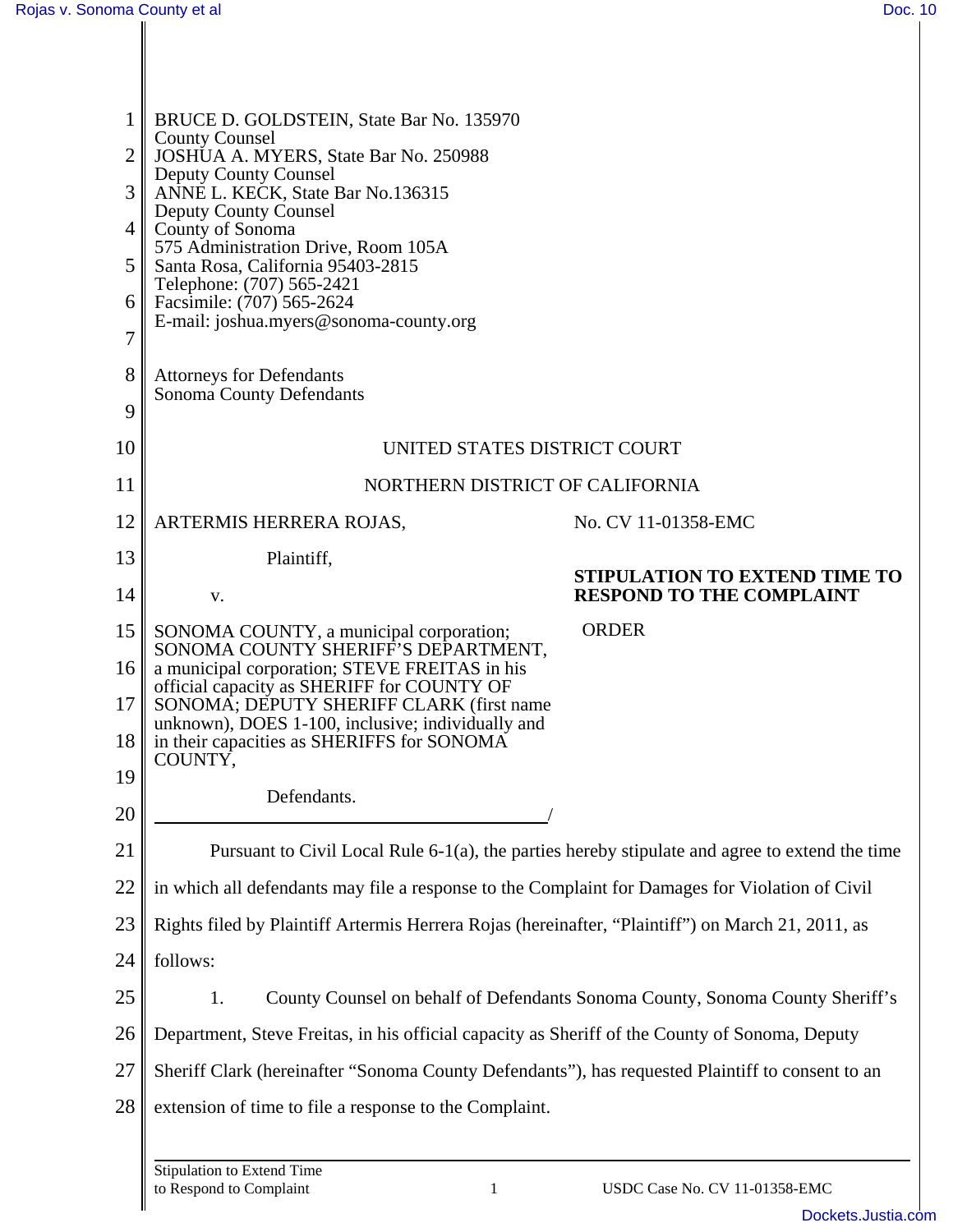| $\mathbf{1}$   | 2.<br>Plaintiff consents to an extension of time for Sonoma County Defendants to file a       |                                                                                    |  |
|----------------|-----------------------------------------------------------------------------------------------|------------------------------------------------------------------------------------|--|
| $\overline{c}$ | response to the Complaint through and including July 28, 2011.                                |                                                                                    |  |
| 3              | Accordingly, the time in which to file a response to the Complaint in this matter is extended |                                                                                    |  |
| $\overline{4}$ | through and including July 28, 2011.                                                          |                                                                                    |  |
| 5              | IT IS SO STIPULATED.                                                                          |                                                                                    |  |
| 6              |                                                                                               | Bruce D. Goldstein, County Counsel                                                 |  |
| 7              |                                                                                               |                                                                                    |  |
| 8              | Dated: July 1, 2011                                                                           | By: /s/ Joshua A. Myers                                                            |  |
| 9              |                                                                                               | Joshua A. Myers<br>Deputy County Counsel<br>Attorneys for Sonoma County Defendants |  |
| 10             |                                                                                               |                                                                                    |  |
| 11             |                                                                                               |                                                                                    |  |
| 12             |                                                                                               | LAW OFFICES OF JOHN L. BURRIS                                                      |  |
| 13             | Dated: July 1, 2011                                                                           | /s/ Benjamin Nisenbaum<br>$\rm\,By:$<br>Benjamin Nisenbaum                         |  |
| 14             |                                                                                               | Attorneys for Plaintiff                                                            |  |
| 15             |                                                                                               |                                                                                    |  |
| 16             |                                                                                               |                                                                                    |  |
| 17             |                                                                                               |                                                                                    |  |
| 18             |                                                                                               |                                                                                    |  |
| 19             |                                                                                               |                                                                                    |  |
| 20             |                                                                                               |                                                                                    |  |
| 21             |                                                                                               |                                                                                    |  |
| 22             |                                                                                               |                                                                                    |  |
| 23             |                                                                                               |                                                                                    |  |
| 24             |                                                                                               |                                                                                    |  |
| 25             |                                                                                               |                                                                                    |  |
| 26             |                                                                                               |                                                                                    |  |
| 27             |                                                                                               |                                                                                    |  |
| 28             |                                                                                               |                                                                                    |  |
|                | Stipulation to Extend Time                                                                    |                                                                                    |  |
|                | to Respond to Complaint                                                                       | USDC Case No. CV 11-01358-EMC<br>$\overline{c}$                                    |  |